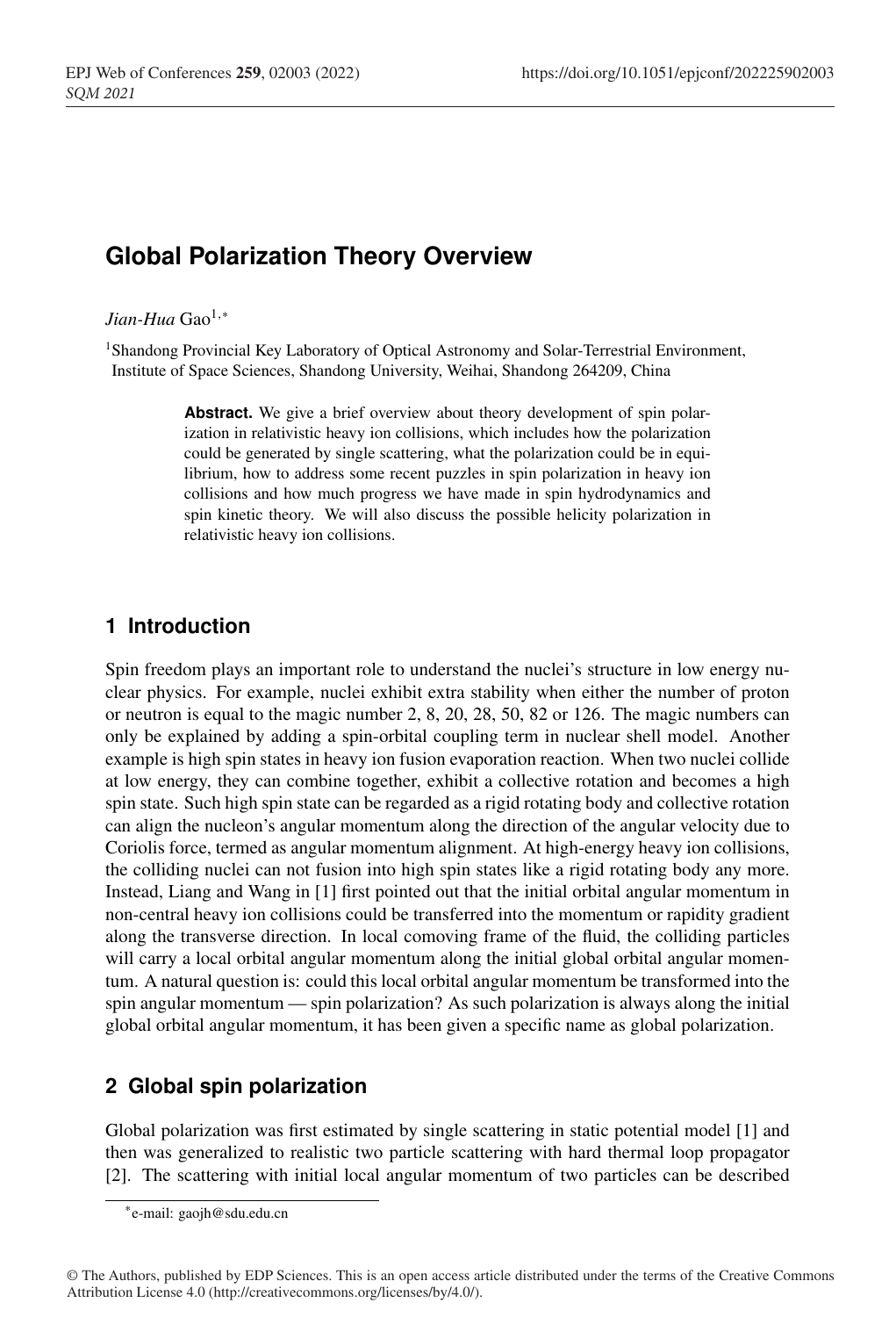by the cross section in impact parameter space. In general,the cross section for two particles with impact parameter  $x_T$  can be decomposed into two parts

$$
\frac{d\sigma_s}{d^2\mathbf{x}_T} = \frac{d\sigma}{d^2\mathbf{x}_T} + s\frac{d\Delta\sigma}{d^2\mathbf{x}_T}, \qquad \frac{d\Delta\sigma}{d^2\mathbf{x}_T} \propto \mathbf{n} \cdot (\mathbf{x}_T \times \mathbf{p})
$$
(1)

where  $s = \pm 1$  denotes the particle's spin index. It is obvious that when the polarization direction n is along the orbital angular momentum, the polarization reaches to maximal value:

The estimation for global polarization at RHIC energy 200 GeV from static potential model is about  $-30\%$  while the observed global polarization from STAR at this energy is consistent with zero within the precision of the measurements [3]. When we generalize the static potential model to hard thermal loop propagator and go beyond the small angle approximation, the estimation can be consistent with the data in the Bjorken scenario at least qualitatively [2]. The most important thing about single scattering model is that it provided us a very intuitive way to understand how the orbital angular momentum can be transformed into spin angular momentum.

Single scattering is only a naive limit, we need consider the multiple scattering process for the realistic heavy ion collisions at high energy. For simplicity, we can consider another naive limit — what the polarization would be if the particles experience multiple scattering so that the system reaches global equilibrium with angular momentum. The spin polarization vector  $S^{\mu}(x, p)$  in phase space for spin 1/2 particles in such case can be directly calculated from the density operator at global equilibrium with given angular momentum and the result is given by [4]

$$
S^{\mu}(x,p) = -\frac{1}{8m}(1 - n_F)\epsilon^{\mu\nu\rho\sigma}p_{\nu}\varpi_{\rho\sigma}, \qquad \varpi_{\rho\sigma} = -\frac{1}{2}\left[\partial_{\rho}(\beta u_{\sigma}) - \partial_{\sigma}(\beta u_{\rho})\right], \quad \beta = \frac{1}{T} \tag{2}
$$

where  $n_F$  is Fermi-Dirac distribution, *m* is the particle's mass and  $\varpi^{\rho\sigma}$  is thermal vorticity tensor. We note that the polarization is determined by the thermal vorticity

Although this result is derived from global equilibrium, we expect it should give dominant contribution at local equilibrium. With such assumption, the spin polarization vector at freeze-out hyper-surface in heavy ion collisions can be calculated from

$$
S^{\mu}(p) = -\frac{1}{8m} \epsilon^{\mu\nu\rho\sigma} p_{\nu} \frac{\int d\Sigma_{\lambda} p^{\lambda} \varpi_{\rho\sigma} n_F (1 - n_F)}{\int d\Sigma_{\lambda} p^{\lambda} n_F}
$$
(3)

In non-central heavy ion collisions, the initial orbital angular momentum could be transferred into global vorticity along this direction which further induce the global polarization. This conclusion is consistent with the result from single scattering model. The calculations for the global polarization based on this expression within different models are all quantitatively consistent with the recent experimental data. The averaged polarization indicate a vorticity of  $\omega \approx (9 + 1) \times 10^{21}$  [5], which is much greater than the vorticity of all other known fluids.

### **3 Local spin polarization**

In relativistic heavy ion collisions, the hot system produced after collisions display more complicated vorticity structure than the global vorticity along the direction of initial orbital angular momentum. The simulation indicates that some very interesting local vorticity structure could exist in heavy ion collisions, for example the transverse vorticity exhibits a smoke-ring distribution along the bean momentum axis and the longitudinal vorticity exhibits a quadruple structure in the transverse plane [6, 7]. These local vorticity structure will lead to the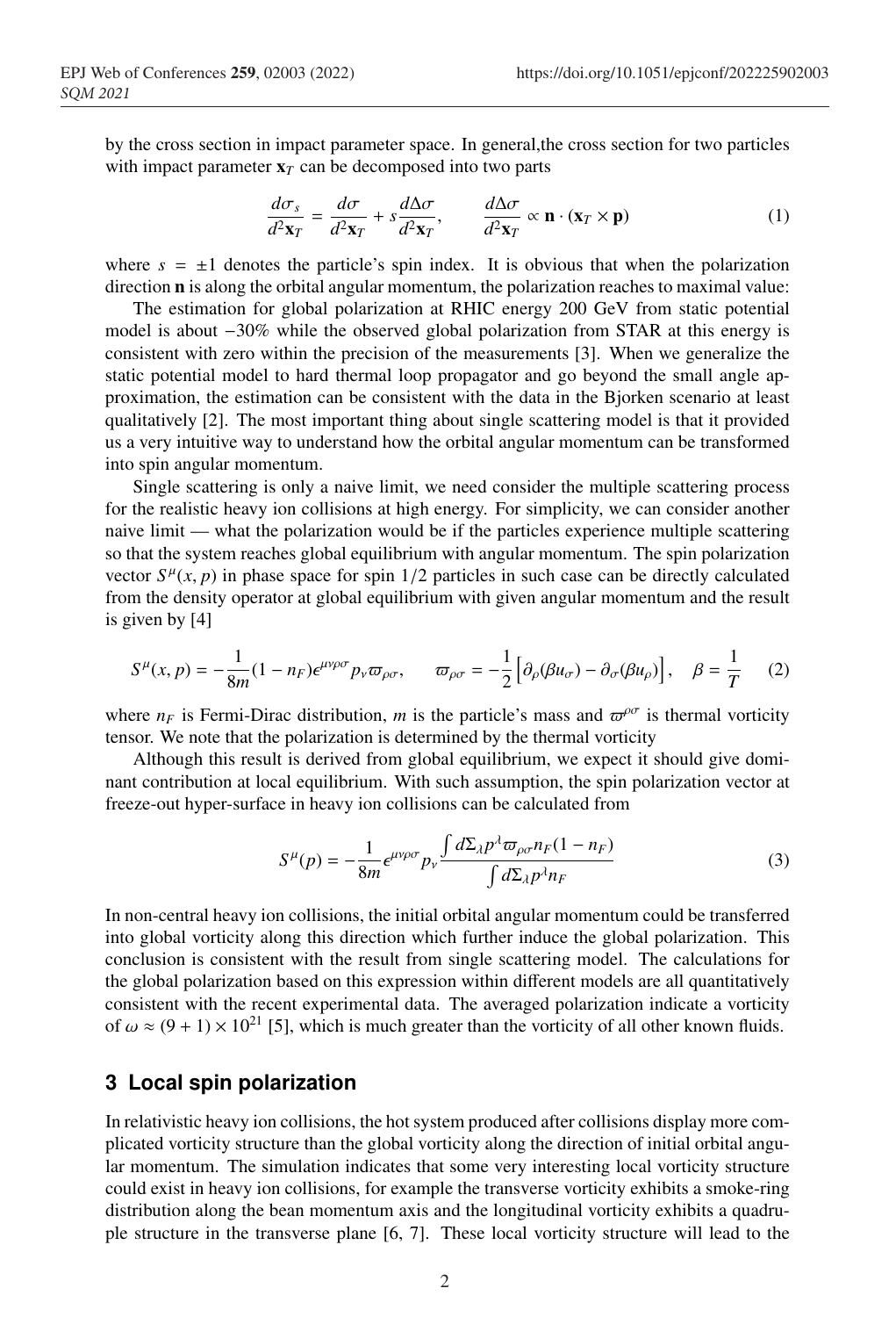local spin polarizaiton, which can be detected by the azimuthal angle dependence of the polarization. However the experimental data shows that both transverse and longitudinal polarization are opposite to the hydrodynamic prediction based on the expression (4). This is so-called local spin puzzle in relativistic heavy ion collisions. This inconsistency can not be solved by the feed-down effect from more heavy hyperons [8, 9]. Recently, some collaborations has proposed that the shear tensor could possibly contribute to the spin polarization. In Refs. [10, 11], the authors derive the shear-induced spin polarization (SIP) from chiral kinetic theory or linear response theory

$$
A_{\rm SIP}^{\mu} = -\beta n_F (1 - n_F) \frac{p_{\perp}^2}{u \cdot p} \epsilon^{\mu \nu \alpha \rho} u_{\nu} Q_{\alpha}{}^{\lambda} \sigma_{\rho \lambda}, \qquad \sigma_{\rho \lambda} = \frac{1}{2} \left( \partial_{\rho}^{\perp} u_{\lambda} + \partial_{\lambda}^{\perp} u_{\rho} + \frac{2}{3} \partial \cdot u \Delta_{\rho \lambda} \right) \tag{4}
$$

where  $p_{\perp}^{\mu} = \Delta^{\mu\nu} p_{\nu}$ ,  $\partial_{\perp}^{\mu} = \Delta^{\mu\nu} \partial_{\nu}$ , and  $Q^{\mu\nu} = -p_{\perp}^{\mu} p_{\perp}^{\nu} / p_{\perp}^2 + \Delta^{\mu\nu} / 3$ . Similarly, the authors in Refs [12, 13]. also derive the spin polarization from spin-thermal shear coupling by stationary non-equilibrium density operator. With the assumption of isothermal local equilibrium (ILE), they obtain

$$
S_{\xi}^{\mu} = -\frac{1}{4m} \epsilon^{\mu\nu\sigma\tau} \frac{p_{\tau}p^{\rho}}{p \cdot \hat{\imath}} \frac{\int_{\Sigma} d\Sigma \cdot p \, n_F (1 - n_F) \hat{\imath}_{\nu} \xi_{\sigma\rho}}{\int_{\Sigma} d\Sigma \cdot p \, n_F}, \qquad \xi_{\sigma\rho} = \frac{1}{2} \left[ \partial_{\sigma} (\beta u_{\rho}) + \partial_{\rho} (\beta u_{\sigma}) \right] \tag{5}
$$

where  $\hat{t}$  is the unit vector normal to the hypersurface  $\Sigma_B$  which corresponds to the time direction in the QGP frame. Although these two methods are slightly different but both shear tensor contribution always shows the same azimuthal angle dependence as experimental result. In the "strange memory" scenario of the first method and with the assumption of isothermal local equilibrium of the second method, the total results from shear tensor and vorticity tensor give the right trend with the experimental tensor.

Another spin puzzle in heavy ion collisions is relevant to spin alignment of vector meson. In the recombination scenario, naive estimation gives the spin alignment should be squared order of hyperon's global polarization  $P_H^2 \sim 10^{-4}$  while the experiment result is the order  $10^{-1}$ . Besides, the  $\phi$  meson can take a significant positive deviation from 1/3 which is very different from  $K^{*0}$  meson. It has been proposed that the existence of a mean field of the  $\phi$ meson generated in heavy-ion collisions can give a possible mechanism to result in positive deviation from  $1/3$  [14]. It has been also found that the spin alignment does not necessary signal the global polarization but may also originate from local spin polarization [15]. The strong alignment measured by STAR and ALICE which is not consistent with hyperon polarization might be due to the fact that the global polarization is very small while local polarization fluctuation is very large.

#### **4 Spin hydrodynamics and spin kinetic theory**

Single scattering and global equilibrium are two opposite limits, spin hydrodynamics or the spin kinetic theory can connect these two limits and gives more realistic description for the spin polarization in heavy ion collisions. In recent years, a lot of important progresses have been made in this direction.

In the chiral system, the particle's spin always coincides with the momentum and the spin is not a dynamical variable, spin hydrodynamics can be reduced into anomalous hydrodynamics [16, 17],which had been established very well,

$$
\partial_{\mu}T^{\mu\nu} = F^{\nu\lambda}j_{\lambda}, \quad \partial_{\mu}j^{\mu} = 0, \quad \partial_{\mu}j^{\mu}_{5} = CE \cdot B,
$$
\n(6)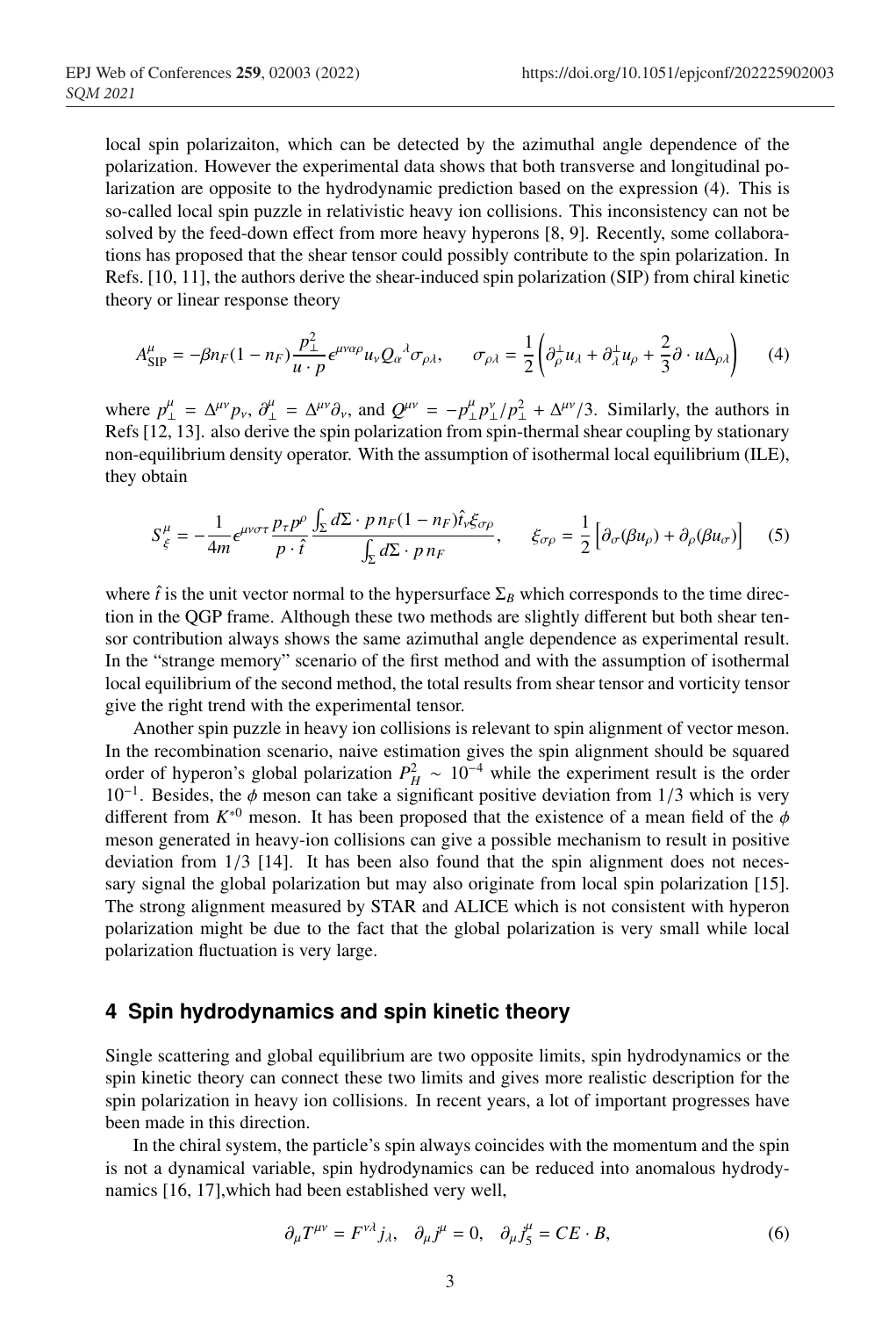where the information for spin has been encoded in the axial currrent  $j_5^{\mu}$ . Similarly, the spin kinetic theory for chiral particles can be reduced into chiral kinetic theory in which only right-handed or left-handed particle distribution function *f* is independent [18, 19],

$$
p \cdot \partial f = \int_{BCD} C_{ABCD}[f] \left(1 - \int_{B'C'D'} \frac{\partial}{\partial f} C_{AB'C'D'} \frac{\bar{\Delta} \cdot \bar{n}'}{p \cdot \bar{n}'}\right) \tag{7}
$$

where the collision kernel  $C_{ABCD}$  is defined by the difference between the rate of collisions  $C_{ABCD} \equiv W_{CD\to AB} - W_{AB\to CD}$ ,  $\bar{n}'$  is the no-jump frame in the collison  $AB' \leftrightarrow C'D'$  and  $\bar{\Delta}$ denotes tunnelinglike motion in nonlocal collisions. The recent simulation [20] from chiral kinetic equation has shown that the non-local collision from angular momentum conservation plays a very important role to reproduce the consistent result of local polarization.

When the particle has a finite mass, the spin will become a dynamical variable and we need extra variables describe the spin evolution. In spin hydrodynamics, spin chemical potential  $\omega^{\mu\nu}$  has been introduced into relativistic hydrodynamics to describe the spin evolution. In addition to the conservations of energy-momentum and charge, spin dynamics is determined by the conservation of angular momentum [21],

$$
\partial_{\mu}T^{\mu\nu} = 0, \quad \partial_{\mu}(nu^{\mu}) = 0, \quad \partial_{\lambda}S^{\lambda,\mu\nu} = 0. \tag{8}
$$

In the ideal spin hydrodynamics, the spin tensor  $S^{\lambda,\mu\nu}$  is proportional to spin chemical potential  $S^{\lambda,\mu\nu} \propto u^{\lambda} \omega^{\mu\nu}$ . However, from effective field theory, even ideal spin hydrodynamics requires non-dissipative dynamics at higher order than second order, which indicates very non-triviality in spin hydrodynamics. In the regime of ideal spin hydrodynamics, we cannot deal with the spin generation and dissipation. In order to address this problem, we must go beyond ideal spin hydrodynamics and use viscous spin hydrodynamics. Viscous spin hydrodynamics can be formulated from entropy-current analysis and constrain possible constitutive equations of a spin current and the antisymmetric part of canonical energy-momentum tensor [22].

$$
\partial_{\lambda} S^{\lambda,\alpha\beta} = T^{\beta\alpha} - T^{\alpha\beta} \equiv -2T^{\alpha\beta}_{A} \tag{9}
$$

where antisymmetric part of energy momentum tensor  $T_A^{\alpha\beta}$  is given by

$$
T_A^{\alpha\beta} = -2\lambda \left( -u \cdot \partial u^{[\mu} + \beta \partial_{\perp}^{[\mu} \beta^{-1} + 4u_{\rho} \omega^{\rho[\mu]} \right) u^{\nu]} - 2\gamma \left( \partial_{\perp}^{[\mu} u^{\nu]} - 2\Delta_{\rho}^{\mu} \Delta_{\sigma}^{\nu} \omega^{\rho \sigma} \right) \tag{10}
$$

where  $\lambda$  and  $\gamma$  are new transport coefficients associated with spin transport. The viscous spin hydrodynamics can be also derived from classical kinetic equation at relaxation time approximation and the spin chemical potential satisfies

$$
\dot{\omega}^{\mu\nu} = D_{\Pi}^{\mu\nu}(\partial \cdot u) + \left(\nabla^{\alpha}\frac{\mu}{T}\right)D_{n}^{[\mu\nu]}{}_{\alpha} + D_{\pi\,\lambda}^{[\nu}\sigma^{\lambda\mu]} + D_{\Sigma1}^{\alpha}\nabla^{[\mu}\omega^{\nu]}{}_{\alpha} + D_{\Sigma2}^{[\mu\nu]\alpha}\nabla^{\lambda}\omega_{\alpha\lambda}
$$
 (11)

where the explicit expressions for *D* coefficient are given by [23]. The spin hydrodynamics has also been derived from chiral kinetic theory with realistic collision term [24] and the results is more complicated than these simplified version.

The spin kinetic equation for massive fermions in background field approximation without collision term can be directly derived from Wigner function approach. However the kinetic equation can take different forms which depends on the different independent distribution function. Here we will only present one form given in [25] in which scalar distribution  $\mathcal F$  and spin vector distribution  $\mathcal A$  have been chosen as independent variables.

$$
(\nabla_t + \mathbf{v} \cdot \nabla) \mathcal{F} = -\frac{\hbar}{2mE_p} \left[ (\mathbf{B} + \mathbf{E} \times \mathbf{v}) \nabla_{\mathbf{v}} - (\mathbf{B} \cdot \mathbf{v}) \nabla_{\mathbf{v}} \mathbf{v} \right] \cdot \mathcal{A}, \tag{12}
$$

$$
(\nabla_t + \mathbf{v} \cdot \nabla) \mathcal{A} = \mathbf{B} \times \mathcal{A} - \mathbf{E}(\mathbf{v} \cdot \mathcal{A}) - \frac{\hbar}{2mE_p} (\mathbf{B} + \mathbf{E} \times \mathbf{v}) \nabla_{\mathbf{v}} \mathcal{F},
$$
(13)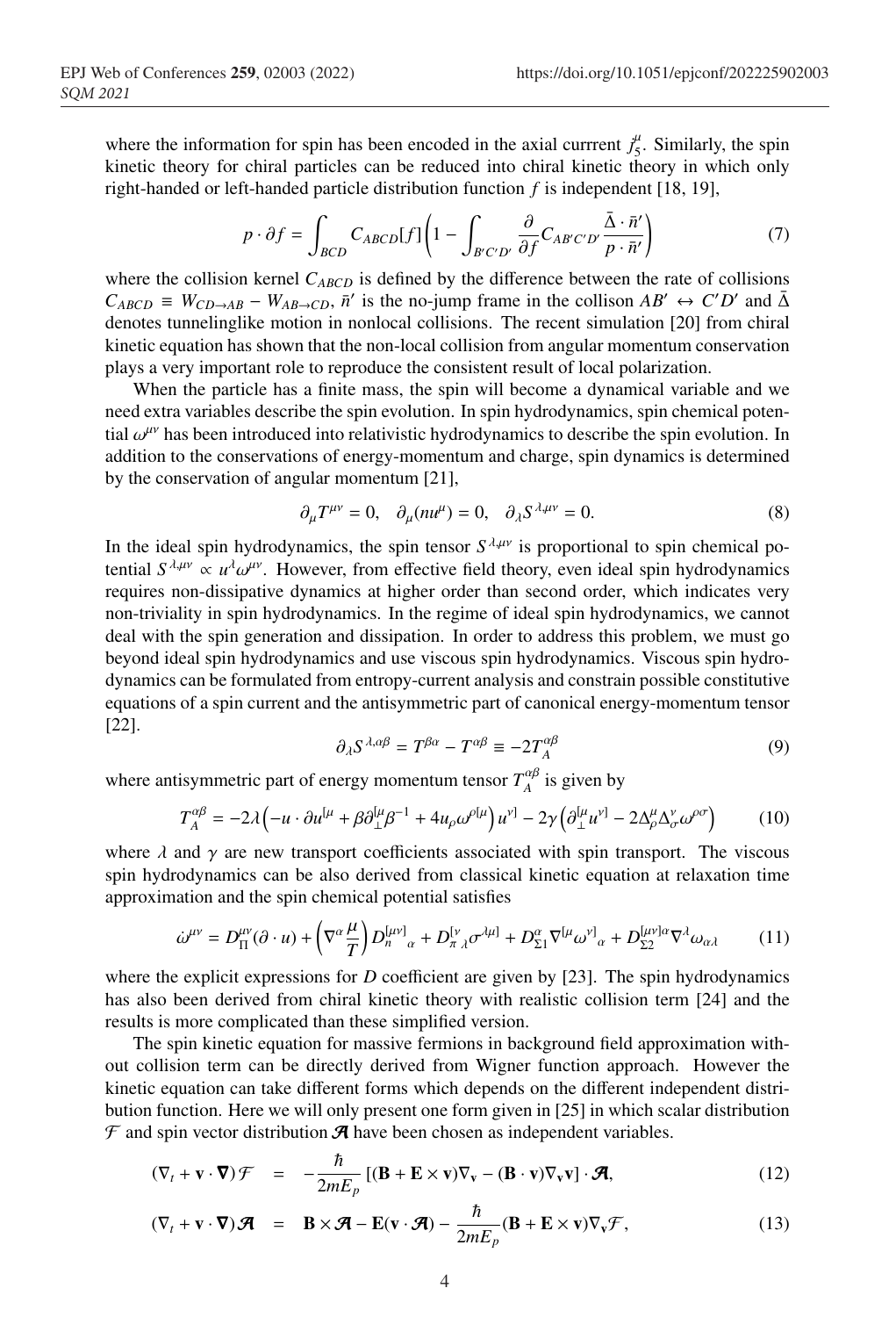where  $\mathbf{v} = \mathbf{p}/E_p$ ,  $\nabla_t = \partial_t + \mathbf{E} \cdot \nabla_p$ ,  $\nabla = \nabla_x + \mathbf{B} \times \nabla_p$  and  $\nabla_v = \mathbf{v} \cdot \nabla + E_p \nabla_x \cdot \nabla_p$ . For spin kinetic theory with collision term derived from quantum field theory, some attempt has been made and the final result is much more complicated than the spin kinetic equation without collision term. Further work is needed for numerical simulation. However the non-local collision term can be derived explicitly [26]

$$
p \cdot \partial \tilde{f}(x, p, s) = \int d\Gamma_1 d\Gamma_2 d\Gamma' \tilde{W} \Big[ \tilde{f}(x + \Delta_1, p_1, s_1) \tilde{f}(x + \Delta_2, p_2, s_2)
$$

$$
- \tilde{f}(x + \Delta, p, s) \tilde{f}(x + \Delta', p', s') \Big] + \int d\Gamma_2 dS_1(p) M \tilde{f}(x + \Delta_1, p_1, s_1) \tilde{f}(x + \Delta_2, p_2, s_2) \tag{14}
$$

where  $\Delta$ ,  $\Delta'$ ,  $\Delta_1$  and  $\Delta_2$  are position shifts which exhibit non-local collision term explicitly,

#### **5 Helicity polarization in relativistic heavy ion collisions**

In addition to the global or local spin polarization along the global orbital angular momentum or beam momentum, another possible spin polarization along the momentum of final hadrons — helicity polarization is also discussed recently [27, 28]. The helicity polarization can be induced by both helicity charge and vorticity tensor,

$$
\mathcal{A}^{\mu}(x,p) = \frac{p^{\mu}}{E_p} \sum_{\lambda} \lambda f_{\lambda} - \frac{\epsilon^{\mu\nu\rho\sigma} p_{\nu} \varpi_{\rho\sigma}}{4E_p} \sum_{\lambda} f_{\lambda} (1 - f_{\lambda}), \tag{15}
$$

where the first term is pure helicity charge contribution and the second term is usual vorticity contribution. It is easy to show that only the spatial components of vorticity tensor are involved for the helicity polarization. Even with the initial zero helicity charge, the helicity charge can be redistributed due to the chiral separate effect from vorticity for the viscous fluid

$$
\partial_{\mu}(n_5 u^{\mu}) = -\frac{T}{6s} \epsilon_{\mu\lambda\rho\sigma} u^{\lambda} \partial^{\rho} u^{\sigma} \partial_{\nu} \pi^{\mu\nu}.
$$
 (16)

where  $n_5$  is helicity charge density,  $\pi^{\mu\nu}$  is dissipative tensor and *s* is entropy density.

In relativistic heavy ion collisions, the initial helicity charge could exist due to classical color longitudinal fields or QCD sphaleron transitions in the quark gluon plasma. Such initial helicity charge indicates the local parity violation in QCD. Recently it has been proposed that this initial helicity charge can be measured by the correlation of the hyperons' helicity polarization [27, 28]. The helicity alignment for vector meson from helicity charge can contribute to the spin alignment along *x*, y and *z* axis,

$$
\bar{\rho}_{00}^x = \frac{1}{3} + \frac{1}{4}\Delta + \frac{3}{4}v_2\Delta, \ \ \bar{\rho}_{00}^y = \frac{1}{3} + \frac{1}{4}\Delta - \frac{3}{4}v_2\Delta, \ \ \bar{\rho}_{00}^z = \frac{1}{3} - \frac{1}{2}\Delta
$$
 (17)

where  $\Delta = \rho_{00} - 1/3$  is deviation from 1/3 for the helicity density matrix element  $\rho_{00}$  and  $v_2$ is elliptic flow of the momentum distribution of vector meson.

#### **6 Summary and outlook**

Spin plays an important role in nuclear structure at low energy. The observation of global polarization opens a new avenue to understand the quark gluon plasma at high energy. With the upcoming running of NICA, FAIR, J-PARK and HIAF, we can expect that a big picture of spin in nuclear physics would be coming. Local spin polarization for hyperons and spin alighment for vector mesons are both still in debate and quantitative prediction by spin hydrodynamics or spin kinetic theory is needed. Helicity polarization would give us another new probe to detect the spin polarization in heavy ion collisions.